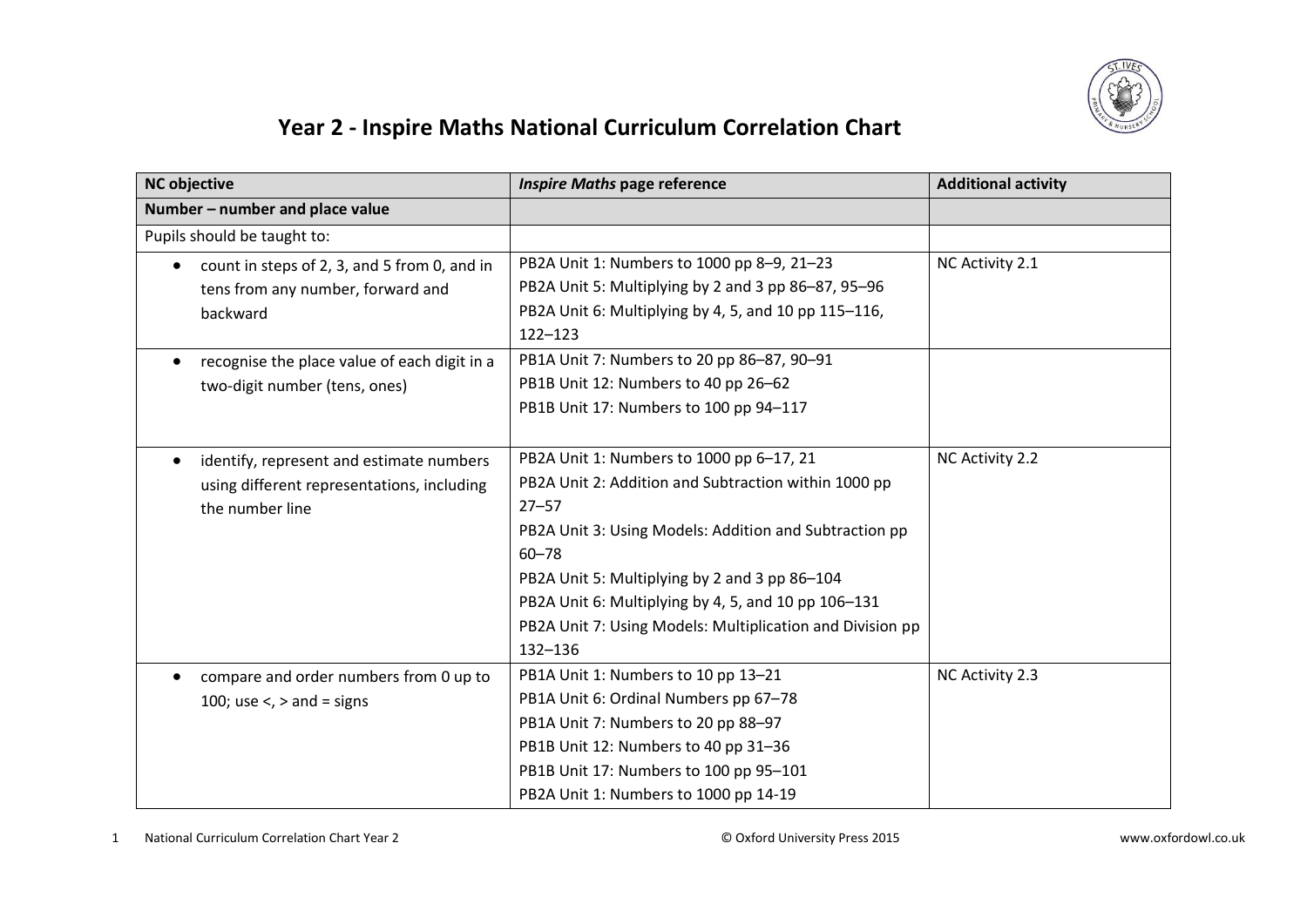

| read and write numbers to at least 100 in<br>$\bullet$ | PB1A Unit 1: Numbers to 10 pp 6-11                       |  |
|--------------------------------------------------------|----------------------------------------------------------|--|
| numerals and in words                                  | PB1A Unit 7: Numbers to 20 p 84                          |  |
|                                                        | PB1B Unit 12: Numbers to 40 pp 26-27                     |  |
|                                                        | PB1B Unit 17: Numbers to 100 pp 91-93                    |  |
| use place value and number facts to solve              | PB1B Unit 12: Numbers to 40 pp 59-62                     |  |
| problems.                                              | PB2A Unit 1: Numbers to 1000 pp 21-26                    |  |
|                                                        | PB2A Unit 2: Addition and Subtraction within 1000 pp 30, |  |
|                                                        | 34, 36, 39, 42, 43, 46, 50 - 51, 55, 58, 59              |  |
|                                                        |                                                          |  |
| Number - addition and subtraction                      |                                                          |  |
| Pupils should be taught to:                            |                                                          |  |
| solve problems with addition and<br>$\bullet$          | PB1B Unit 19: Money (2) pp 132-143                       |  |
| subtraction:                                           | PB2A Unit 2: Addition and Subtraction within 1000 pp 30, |  |
| • using concrete objects and pictorial                 | 34, 36, 39, 42, 43, 46, 50-51, 55, 58, 59                |  |
| representations, including those involving             | PB2A Unit 3: Using Models: Addition and Subtraction pp   |  |
| numbers, quantities and measures                       | $61 - 78$                                                |  |
| • applying their increasing knowledge of               | PB2A Unit 8: Length pp 140-141, 146-151, 154             |  |
| mental and written methods                             | PB2A Unit 9: Mass pp 159-160, 167-172, 175               |  |
|                                                        | PB2B Unit 14: Volume pp 89-92, 94                        |  |
| recall and use addition and subtraction                | PB1A Unit 2: Number Bonds pp 22-27                       |  |
| facts to 20 fluently, and derive and use               | PB1A Unit 7: Numbers to 20 pp 83                         |  |
| related facts up to 100                                | PB1A Unit 8: Addition and Subtraction within 20          |  |
|                                                        | pp 98-105                                                |  |
|                                                        | PB1B Unit 12: Numbers to 40 pp 37-62                     |  |
|                                                        | PB1B Unit 13: Mental Calculations pp 63-69               |  |
|                                                        | PB1B Unit 17: Numbers to 100 pp 102-120                  |  |
|                                                        | PB1B Unit 19: Money (2) pp 132-143                       |  |
|                                                        |                                                          |  |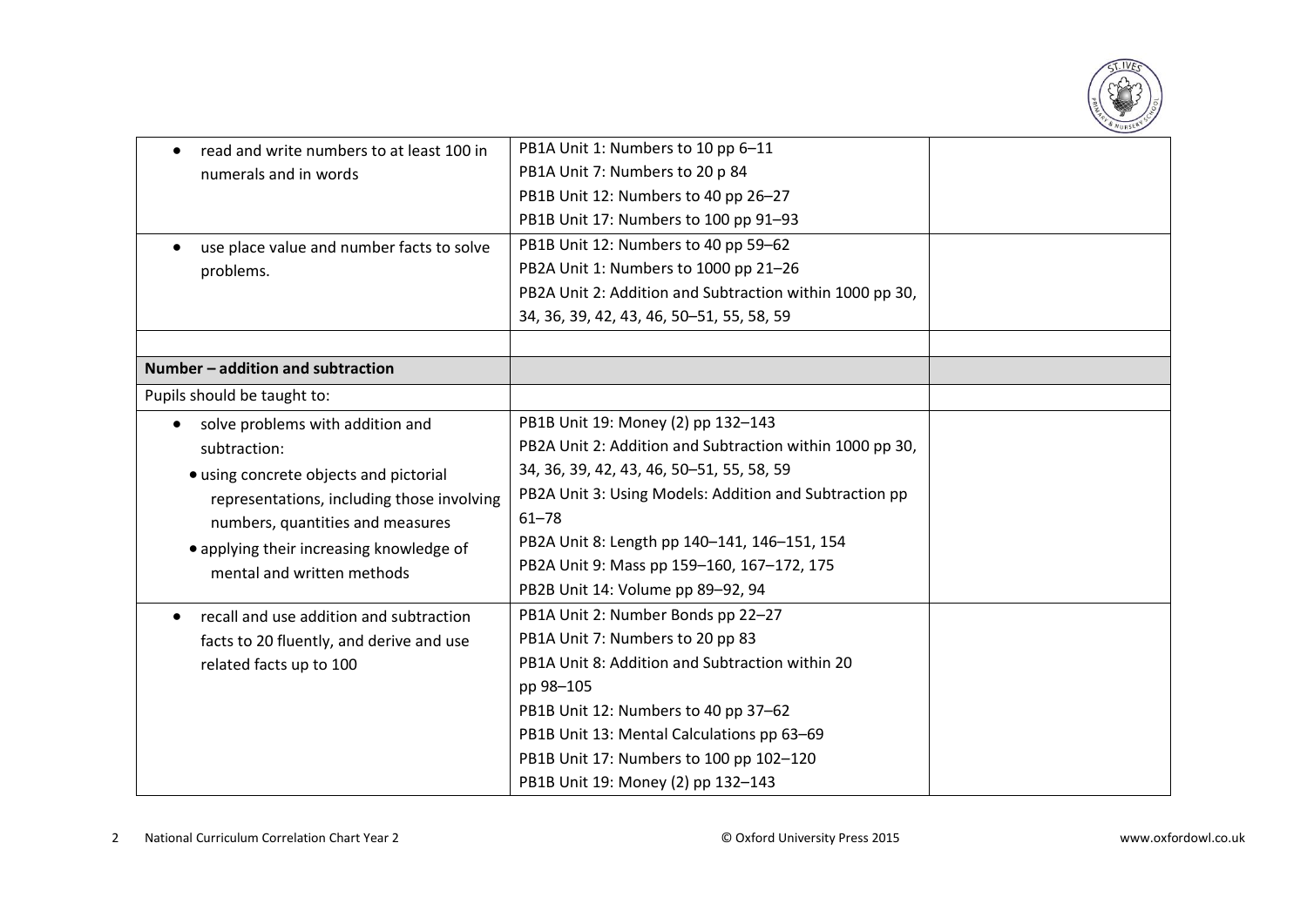

|                                                         | PB2A Unit 2: Addition and Subtraction within 1000 pp      |                 |
|---------------------------------------------------------|-----------------------------------------------------------|-----------------|
|                                                         | $27 - 59$                                                 |                 |
|                                                         | PB2B Unit 10: Mental Calculations pp 6-18                 |                 |
| add and subtract numbers using concrete<br>$\bullet$    | PB1B Unit 12: Numbers to 40 pp 37-62                      |                 |
| objects, pictorial representations, and                 | PB1B Unit 17: Numbers to 100 pp 102-117, 120              |                 |
| mentally, including:                                    | PB1B Unit 19: Money (2) pp 132-143                        |                 |
| • a two-digit number and ones                           | PB2A Unit 3: Using Models: Addition and Subtraction pp    |                 |
| • a two-digit number and tens                           | $65 - 66$                                                 |                 |
| · two two-digit numbers                                 | PB2B Unit 10: Mental Calculations pp 6-8, 13              |                 |
| · adding three one-digit numbers                        |                                                           |                 |
| show that addition of two numbers can be                | PB1A Unit 4: Subtraction within 10 pp 50-51               | NC Activity 2.4 |
| done in any order (commutative) and                     |                                                           |                 |
| subtraction of one number from another                  |                                                           |                 |
| cannot                                                  |                                                           |                 |
| recognise and use the inverse relationship              | PB1A Unit 4: Subtraction within 10 pp 44-53               | NC Activity 2.5 |
| between addition and subtraction and use                | PB1B Unit 13: Mental Calculations pp 65-68                |                 |
| this to check calculations and solve missing            |                                                           |                 |
| number problems.                                        |                                                           |                 |
|                                                         |                                                           |                 |
| Number - multiplication and division                    |                                                           |                 |
| Pupils should be taught to:                             |                                                           |                 |
| recall and use multiplication and division<br>$\bullet$ | PB2A Unit 5: Multiplying by 2 and 3 pp 86-94,             | NC Activity 2.6 |
| facts for the 2, 5 and 10 multiplication                | $102 - 105$                                               |                 |
| tables, including recognising odd and even              | PB2A Unit 6: Multiplying by 4, 5 and 10 pp 115-130        |                 |
| numbers                                                 | PB2A Unit 7: Using Models: Multiplication and Division pp |                 |
|                                                         | 132-136                                                   |                 |
|                                                         |                                                           |                 |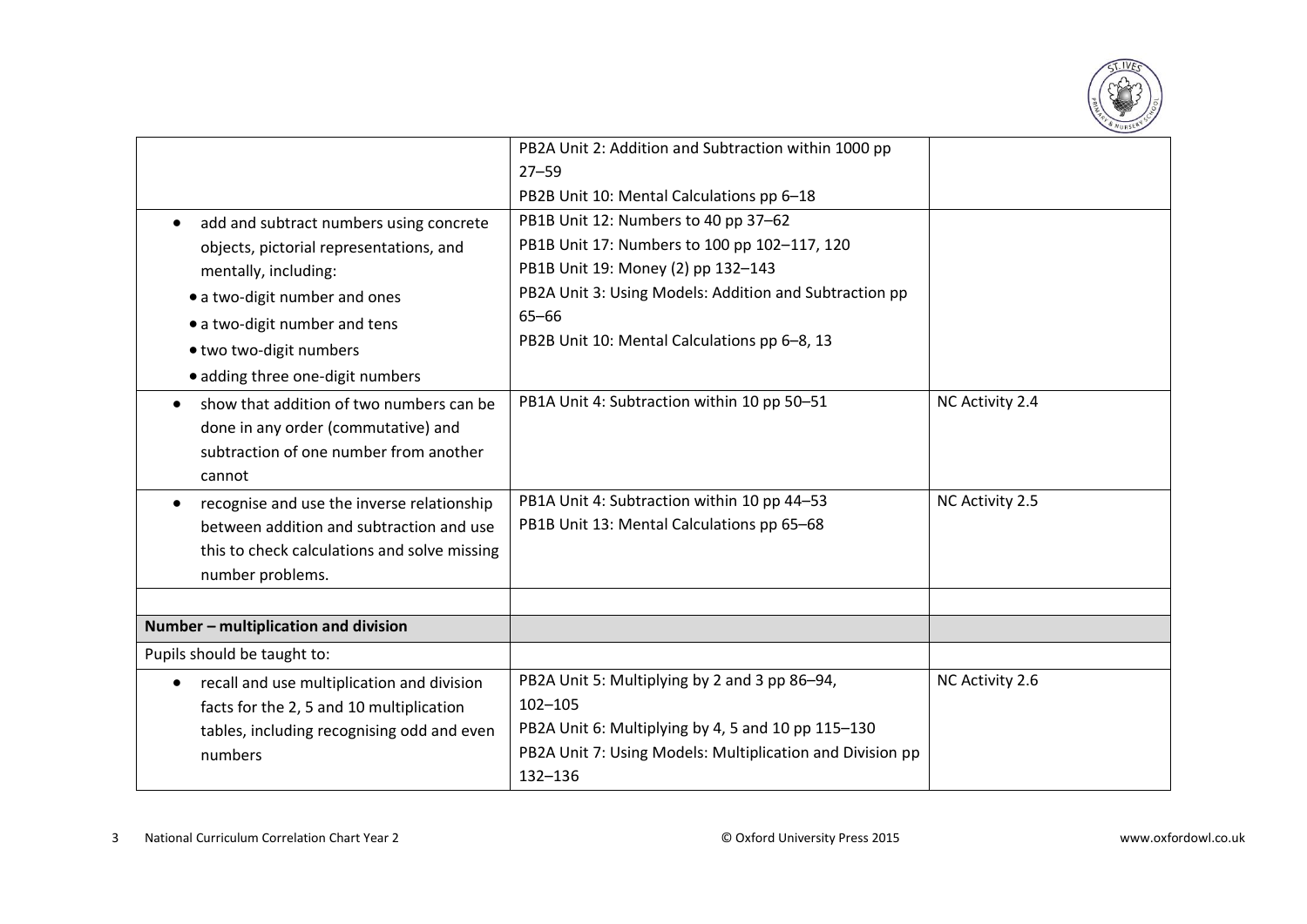

| calculate mathematical statements for                                              | PB2A Unit 4: Multiplication and Division pp 79-85         |                 |
|------------------------------------------------------------------------------------|-----------------------------------------------------------|-----------------|
| multiplication and division within the                                             | PB2A Unit 5: Multiplying by 2 and 3 pp 86-105             |                 |
| multiplication tables and write them using                                         | PB2A Unit 6: Multiplying by 4, 5, and 10 pp 106-131       |                 |
| the multiplication $(x)$ , division $(\div)$ and                                   | PB2A Unit 7: Using Models: Multiplication and Division pp |                 |
| equals $(=)$ signs                                                                 | 132-136                                                   |                 |
| show that multiplication of two numbers                                            | PB2A Unit 4: Multiplication and Division pp 79-82         | NC Activity 2.7 |
| can be done in any order (commutative)                                             | PB2A Unit 5: Multiplying by 2 and 3 pp 94, 101            |                 |
| and division of one number by another                                              | PB2A Unit 6: Multiplying by 4, 5 and 10 pp 114, 121, 125  |                 |
| cannot                                                                             |                                                           |                 |
| solve problems involving multiplication and<br>$\bullet$                           | PB2A Unit 4: Multiplication and Division pp 79-85         |                 |
| division, using materials, arrays, repeated                                        | PB2A Unit 5: Multiplying by 2 and 3 pp 86-91,             |                 |
| addition, mental methods, and                                                      | 95-99, 102-105                                            |                 |
| multiplication and division facts, including                                       | PB2A Unit 6: Multiplying by 4, 5, and 10 pp 106-107,      |                 |
| problems in contexts.                                                              | 109-111, 115-119, 122-123, 126-131                        |                 |
|                                                                                    | PB2A Unit 7: Using Models: Multiplication and Division pp |                 |
|                                                                                    | 132-136                                                   |                 |
|                                                                                    | PB2A Unit 8: Length pp, 152-153                           |                 |
|                                                                                    | PB2A Unit 9: Mass pp 173-175                              |                 |
|                                                                                    | PB2B Unit 14: Volume pp 92-93                             |                 |
|                                                                                    |                                                           |                 |
| <b>Number - fractions</b>                                                          |                                                           |                 |
| Pupils should be taught to:                                                        |                                                           |                 |
| recognise, find, name and write fractions $\frac{1}{2}$ ,<br>$\bullet$             | PB2B Unit 12: Fractions pp 32-42                          | NC Activity 2.8 |
| $\frac{1}{4}$ , $\frac{2}{4}$ and $\frac{3}{4}$ of a length, shape, set of objects |                                                           |                 |
|                                                                                    |                                                           |                 |
| or quantity                                                                        |                                                           |                 |
|                                                                                    |                                                           |                 |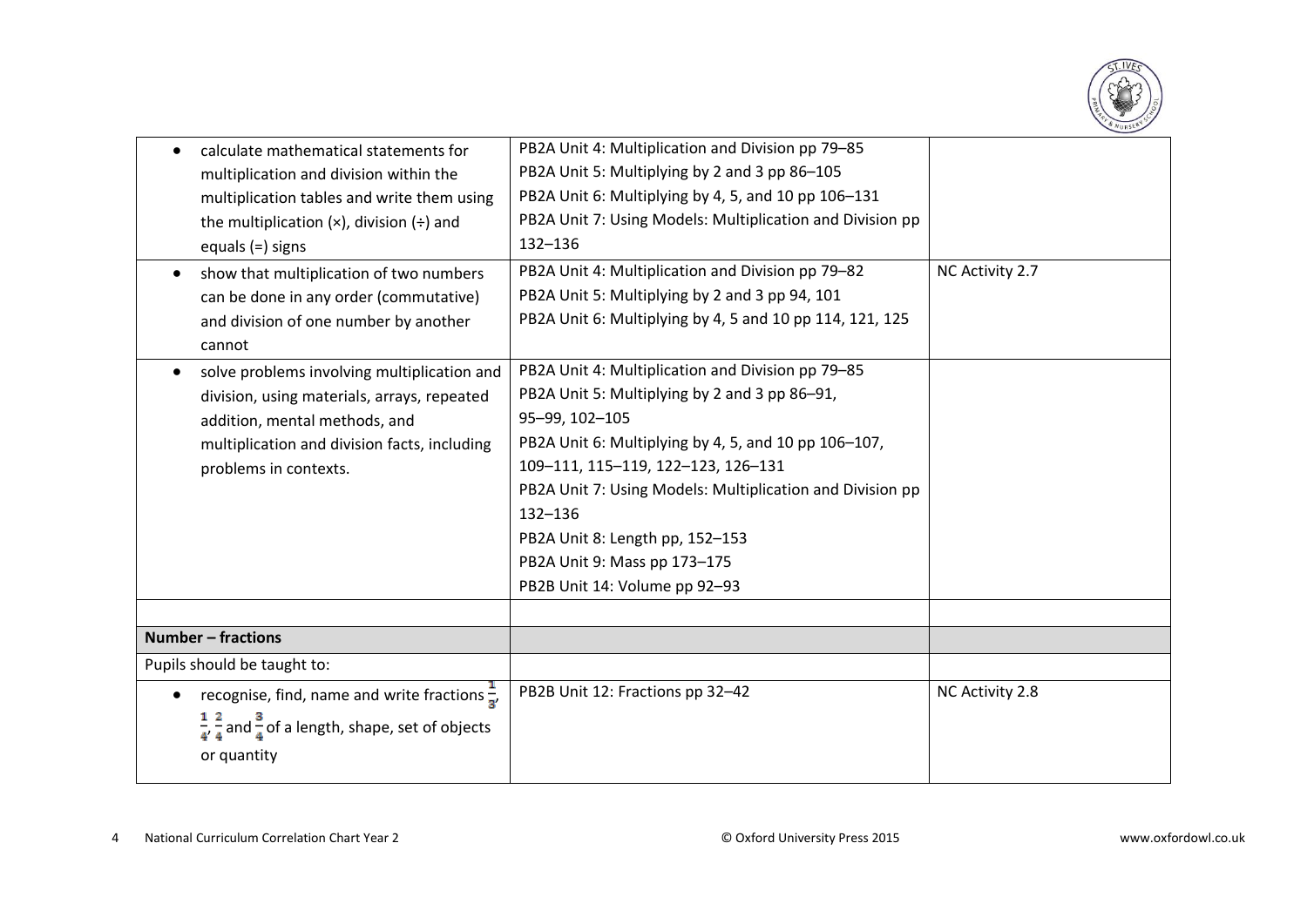

| write simple fractions for example,<br>$\bullet$       |                                         | NC Activity 2.9  |
|--------------------------------------------------------|-----------------------------------------|------------------|
| $\frac{1}{2}$ of 6 = 3 and recognise the equivalence   |                                         |                  |
| of $\frac{2}{4}$ and $\frac{1}{2}$                     |                                         |                  |
|                                                        |                                         |                  |
| <b>Measurement</b>                                     |                                         |                  |
| Pupils should be taught to:                            |                                         |                  |
| choose and use appropriate standard units              | PB2A Unit 8: Length pp 137-147          | NC Activity 2.10 |
| to estimate and measure length/height in               | PB2A Unit 9: Mass pp 155-168            |                  |
| any direction (m/cm); mass (kg/g);                     | PB2B Unit 14: Volume pp 85-88           |                  |
| temperature (°C); capacity (litres/ml) to              |                                         |                  |
| the nearest appropriate unit, using rulers,            |                                         |                  |
| scales, thermometers and measuring                     |                                         |                  |
| vessels                                                |                                         |                  |
| compare and order lengths, mass,                       | PB2A Unit 8: Length pp 140-141, 144-147 | NC Activity 2.11 |
| volume/capacity and record the results                 | PB2A Unit 9: Mass pp 160-161, 165-167   |                  |
| using $>$ , $<$ and $=$                                | PB2B Unit 14: Volume pp 85-88           |                  |
| recognise and use symbols for pounds $(f)$             | PB1B Unit 18: Money (1) pp 121-131      |                  |
| and pence (p); combine amounts to make                 | PB1B Unit 19: Money (2) pp 132-143      |                  |
| a particular value                                     | PB2B Unit 11: Money pp 19-25            |                  |
| find different combinations of coins that<br>$\bullet$ | PB1B Unit 19: Money (2) p 142           | NC Activity 2.12 |
| equal the same amounts of money                        | PB2B Unit 11: Money p 23                |                  |
| solve simple problems in a practical<br>$\bullet$      | PB1B Unit 19: Money (2) pp 132-143      |                  |
| context involving addition and subtraction             | PB2B Unit 11: Money pp 25, 28-31        |                  |
| of money of the same unit, including giving            |                                         |                  |
|                                                        |                                         |                  |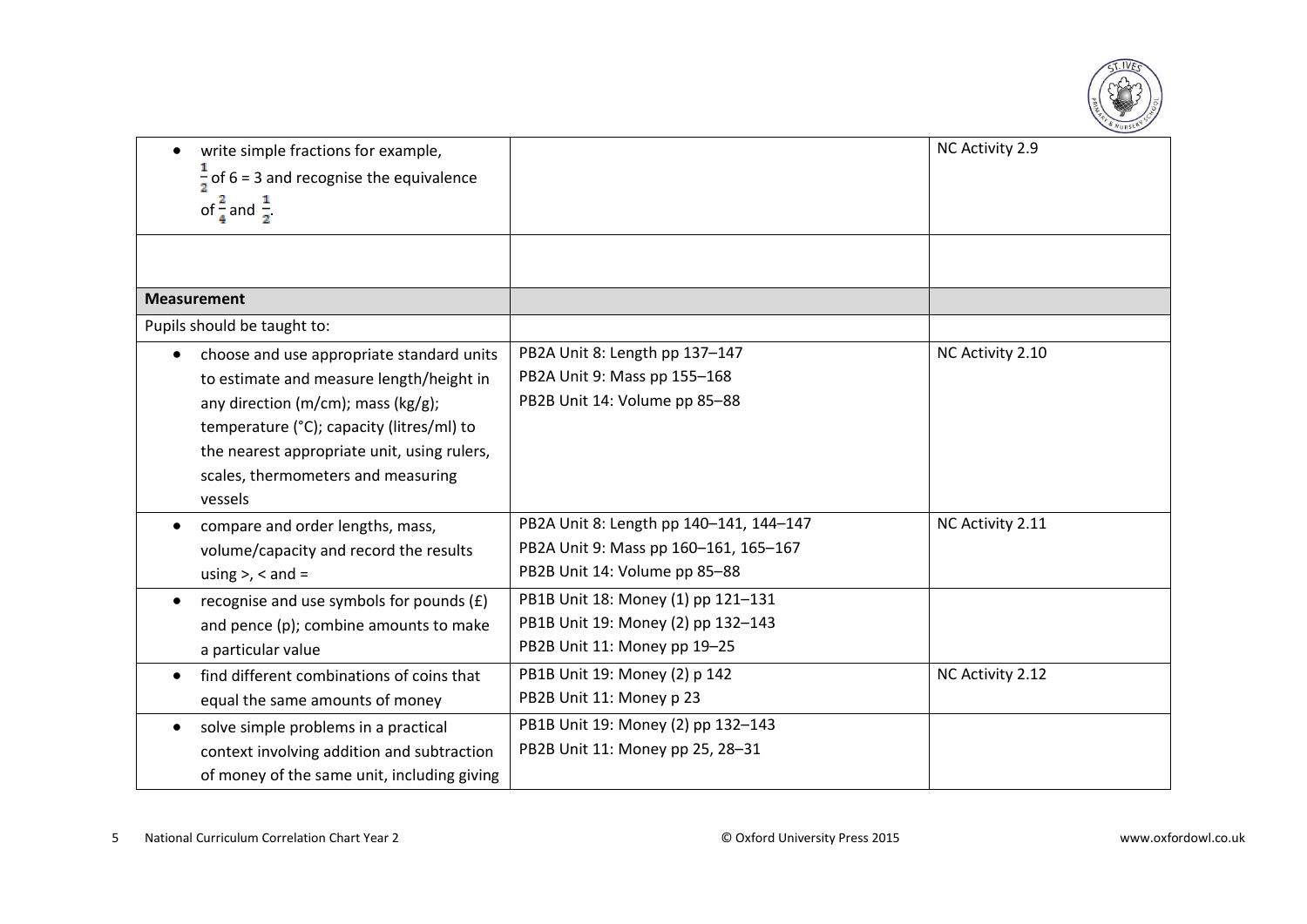

| change                                                   |                                                       |                  |
|----------------------------------------------------------|-------------------------------------------------------|------------------|
| compare and sequence intervals of time                   |                                                       | NC Activity 2.13 |
| tell and write the time to five minutes,                 | PB2B Unit 13: Time pp 60-72                           | NC Activity 2.14 |
| including quarter past/to the hour and                   |                                                       |                  |
| draw the hands on a clock face to show                   |                                                       |                  |
| these times                                              |                                                       |                  |
| know the number of minutes in an hour                    | PB2B Unit 13: Time p 60                               | NC Activity 2.15 |
| and the number of hours in a day.                        |                                                       |                  |
|                                                          |                                                       |                  |
| Geometry - properties of shapes                          |                                                       |                  |
| Pupils should be taught to:                              |                                                       |                  |
| identify and describe the properties of 2-D              | PB1A Unit 5: Shapes and Patterns pp 54-61             | NC Activity 2.16 |
| shapes, including the number of sides and                | PB2B Unit 16: Lines and Surfaces pp 110-114, 119      |                  |
| line symmetry in a vertical line                         | PB2B Unit 17: Shapes and Patterns pp 120-125, 136     |                  |
| identify and describe the properties of 3-D<br>$\bullet$ | PB2B Unit 16: Lines and Surfaces pp 115-118           | NC Activity 2.17 |
| shapes, including the number of edges,                   | PB2B Unit 17: Shapes and Patterns pp 129-131          |                  |
| vertices and faces                                       |                                                       |                  |
| identify 2-D shapes on the surface of 3-D<br>$\bullet$   | PB2B Unit 16: Lines and Surfaces pp 118               | NC Activity 2.18 |
| shapes, [for example, a circle on a cylinder             | PB2B Unit 17: Shapes and Patterns pp 129              |                  |
| and a triangle on a pyramid]                             |                                                       |                  |
| compare and sort common 2-D and 3-D                      | PB1A Unit 5: Shapes and Patterns pp 55-56, 66         | NC Activity 2.19 |
| shapes and everyday objects.                             | PB2B Unit 16: Lines and Surfaces pp 110-118           |                  |
|                                                          | PB2B Unit 17: Shapes and Patterns pp 120-125, 129-136 |                  |
|                                                          |                                                       |                  |
| Geometry - position and direction                        |                                                       |                  |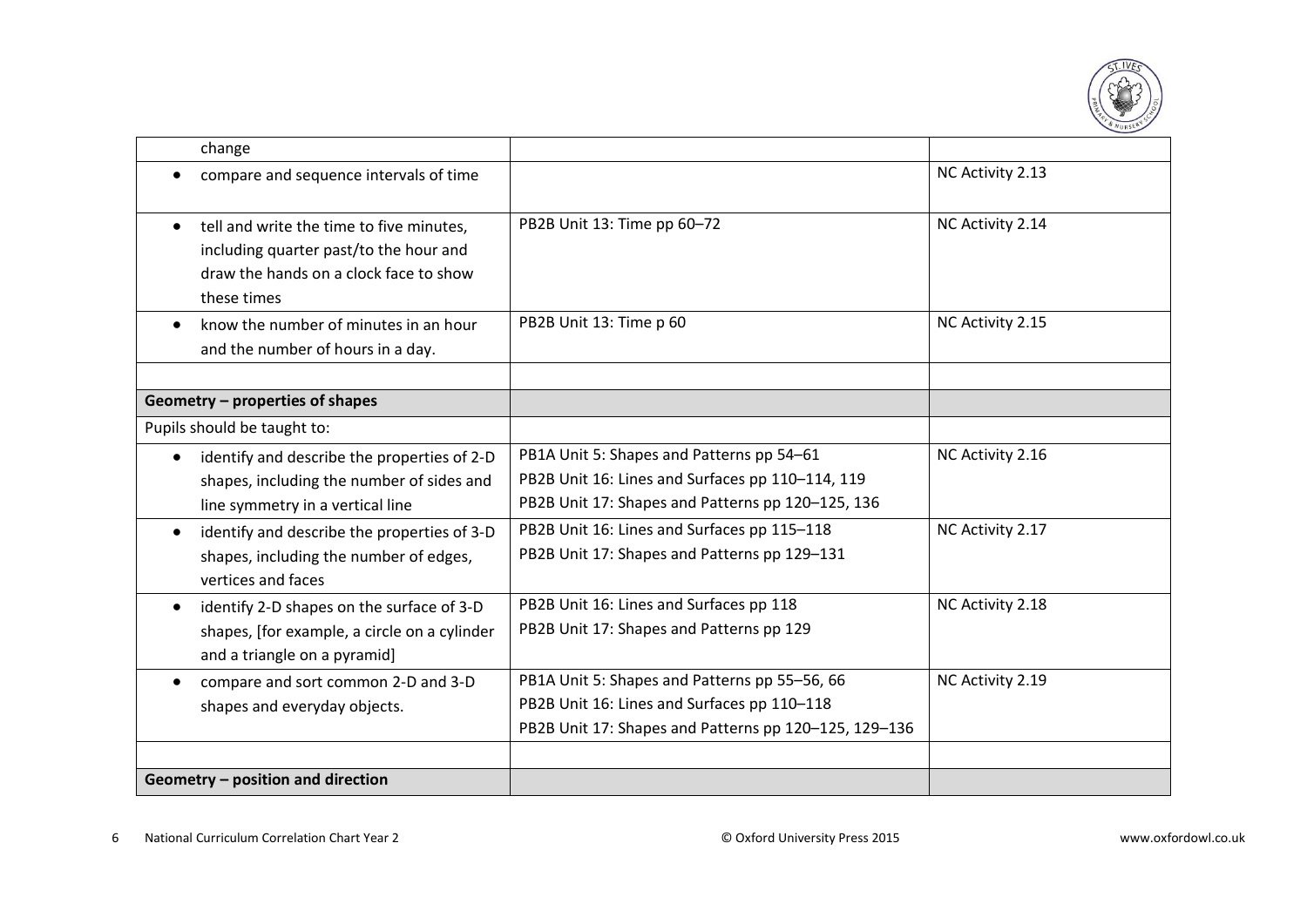

| Pupils should be taught to:                                                                                                                                                                                                                                                            |                                                                                                                                                                                                                                                                       |                  |
|----------------------------------------------------------------------------------------------------------------------------------------------------------------------------------------------------------------------------------------------------------------------------------------|-----------------------------------------------------------------------------------------------------------------------------------------------------------------------------------------------------------------------------------------------------------------------|------------------|
| order and arrange combinations of<br>mathematical objects in patterns and<br>sequences                                                                                                                                                                                                 | PB1A Unit 5: Shapes and Patterns pp 62-66<br>PB2B Unit 17: Shapes and Patterns pp 132-135                                                                                                                                                                             |                  |
| use mathematical vocabulary to describe<br>position, direction and movement,<br>including movement in a straight line and<br>distinguishing between rotation as a turn<br>and in terms of right angles for quarter,<br>half and three-quarter turns (clockwise and<br>anti-clockwise). |                                                                                                                                                                                                                                                                       | NC Activity 2.20 |
| <b>Statistics</b>                                                                                                                                                                                                                                                                      |                                                                                                                                                                                                                                                                       |                  |
| Pupils should be taught to:                                                                                                                                                                                                                                                            |                                                                                                                                                                                                                                                                       |                  |
| interpret and construct simple pictograms,<br>tally charts, block diagrams and simple<br>tables                                                                                                                                                                                        | PB1A Unit 6: Ordinal Numbers p 76<br>PB1A Unit 9: Length p 125<br>PB1B Unit 10: Mass pp 9, 14, 15<br>PB1B Unit 11: Picture Graphs pp 18-25<br>PB2A Unit 8: Length p 139<br>PB2A Unit 9: Mass pp 157, 166<br>PB2B Unit 13: Time p 77<br>PB2B Unit 15: Graphs pp 95-109 | NC Activity 2.21 |
| ask and answer simple questions by<br>counting the number of objects in each<br>category and sorting the categories by<br>quantity                                                                                                                                                     | PB1B Unit 11: Picture Graphs pp 20, 22, 23-25<br>PB2B Unit 15: Graphs pp 96-98                                                                                                                                                                                        |                  |
| ask and answer questions about totalling                                                                                                                                                                                                                                               | PB1B Unit 11: Picture Graphs pp 20, 23-25                                                                                                                                                                                                                             | NC Activity 2.22 |

7 National Curriculum Correlation Chart Year 2 © Oxford University Press 2015 www.oxfordowl.co.uk